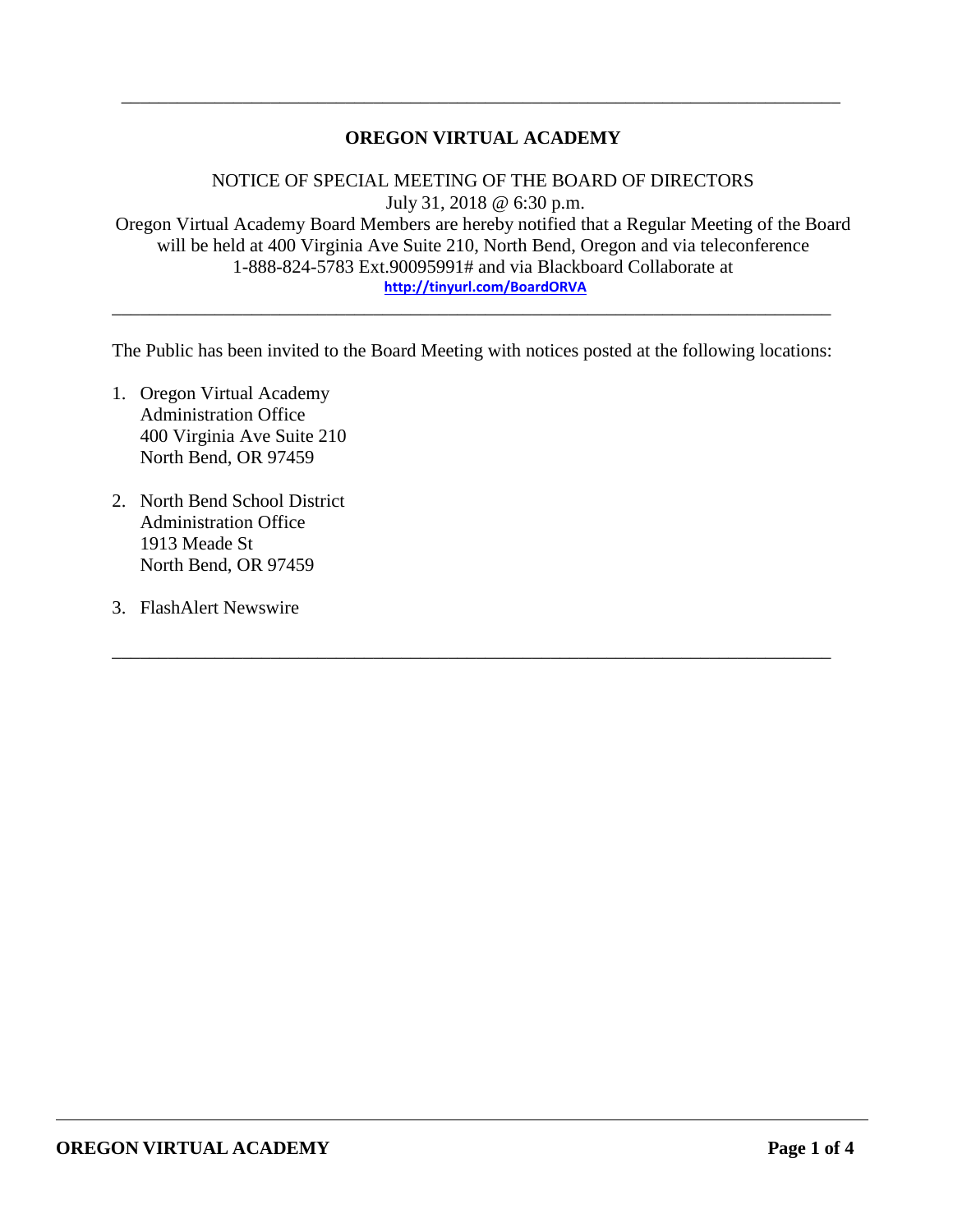## **MINUTES SPECIAL MEETING AGENDA**

## **BOARD OF DIRECTORS OREGON VIRTUAL ACADEMY**

**Tuesday, July 31st , 2018 6:30 p.m.** ORVA Office 400 Virginia Ave Suite 210 North Bend, OR 97459

## **INSTRUCTIONS FOR PRESENTATIONS TO THE BOARD BY PARENTS AND CITIZENS**

The Oregon Virtual Academy welcomes your participation at the School's Board meetings. The purpose of a public meeting of the Board of Directors is to conduct the affairs of the School in public. We are pleased that you are in attendance and hope that you will visit these meetings often. Your participation assures us of continuing community interest in our School. To assist you in the ease of speaking/participating in our meetings, the following guidelines are provided.

- 1. Agendas are available to all audience members at the door to the meeting or by requesting the agenda from School Officials (541-751-8060).
- 2. The "Public Comment" portion is set aside for members of the audience to raise issues that are not specifically on the agenda. These presentations are limited to three (3) minutes and total time allotted to non-agenda items will not exceed fifteen (15) minutes. The Board may give direction to staff to respond to your concern or you may be offered the option of returning with a citizen-requested item.
- 3. When addressing the Board, speakers are requested to stand, to state their name and address, and to adhere to the time limits set forth.
- 4. Citizens may request that a topic related to school business be placed on a future agenda by submitting a written request at least seventy-two (72) hours in advance of any regular meeting. Once such an item is properly placed on the agenda, the Board can respond, interact, and act upon the item.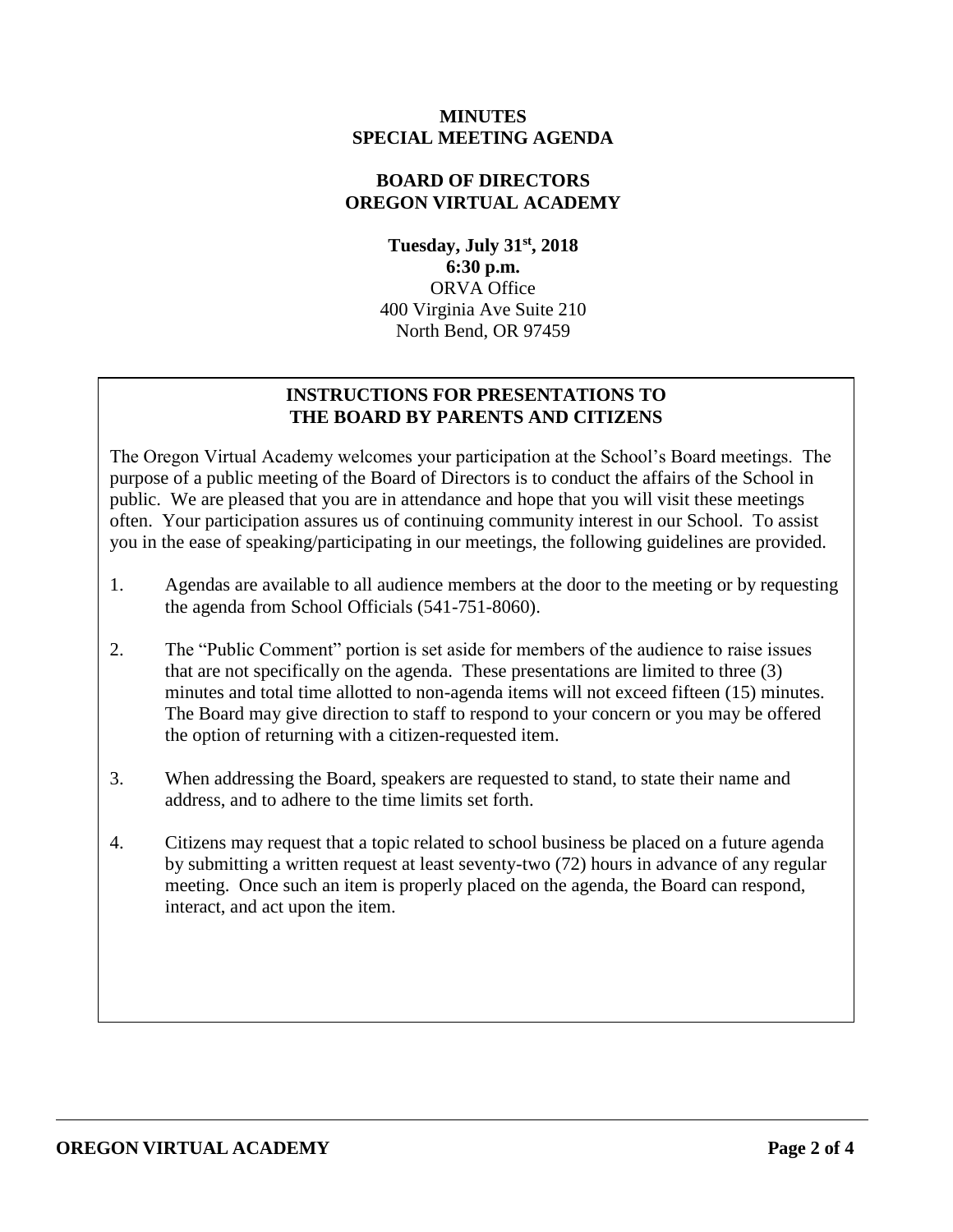## **I. PRELIMINARY**

## **A.** CALL TO ORDER

Meeting was called to order by the Board Chair at 6:30 P.M.

#### **B.** Roll Call

| <b>Member</b>       | Title         | Term      | <b>Present</b> | <b>Absent</b> | In | Out |
|---------------------|---------------|-----------|----------------|---------------|----|-----|
| Mr. Paul Tannahill  | Member        | 2015-2018 | X              |               |    |     |
| Mr. Michael Herndon | Member        | 2015-2018 | Х              |               |    |     |
| Ms. Terri Bennink   | Secretary     | 2016-2019 |                | X             |    |     |
| Mr. Steven Isaacs   | Member        | 2016-2019 |                |               |    |     |
| Mr. Brian Bray      | Chairman      | 2016-2019 | Х              |               |    |     |
| Mr. Barry Jahn      | Vice Chairman | 2017-2020 |                | X             |    |     |
| Vacant              | Member        | 2017-2020 |                |               |    |     |

### **II. COMMUNICATIONS**

### **A)** PUBLIC COMMENTS:

No individual comment shall be for more than three (3) minutes and the total time for this purpose shall not exceed fifteen (15) minutes. Board members may respond to comments however no action can be taken. The Board may give direction to staff following comment.

## **III. ACTION ITEMS**

1) IV-BDRPT-01\_7-31-18

Discussion and Possible Action on modified Salary Schedule.

*Mr. Herndon shares that the cost will be \$101,000 over the next school year to give all staff a 4% raise.* 

*Mr. Werlein shares that the new approach will average to about 4% increase when you look at the step and the base increase. The cost of PERS were considered also so the total cost of the increase will be accurate.* 

*Mr. Bray clarifies that ALL staff will be included this year rather than only instructional staff.*

*Mr. Herndon shares that this will be paid from the SY 17-18 surplus.* 

*Mr. Isaacs asks if the expenditure will have a negative impact on the signing bonus. Mr. Herndon responds with no.*